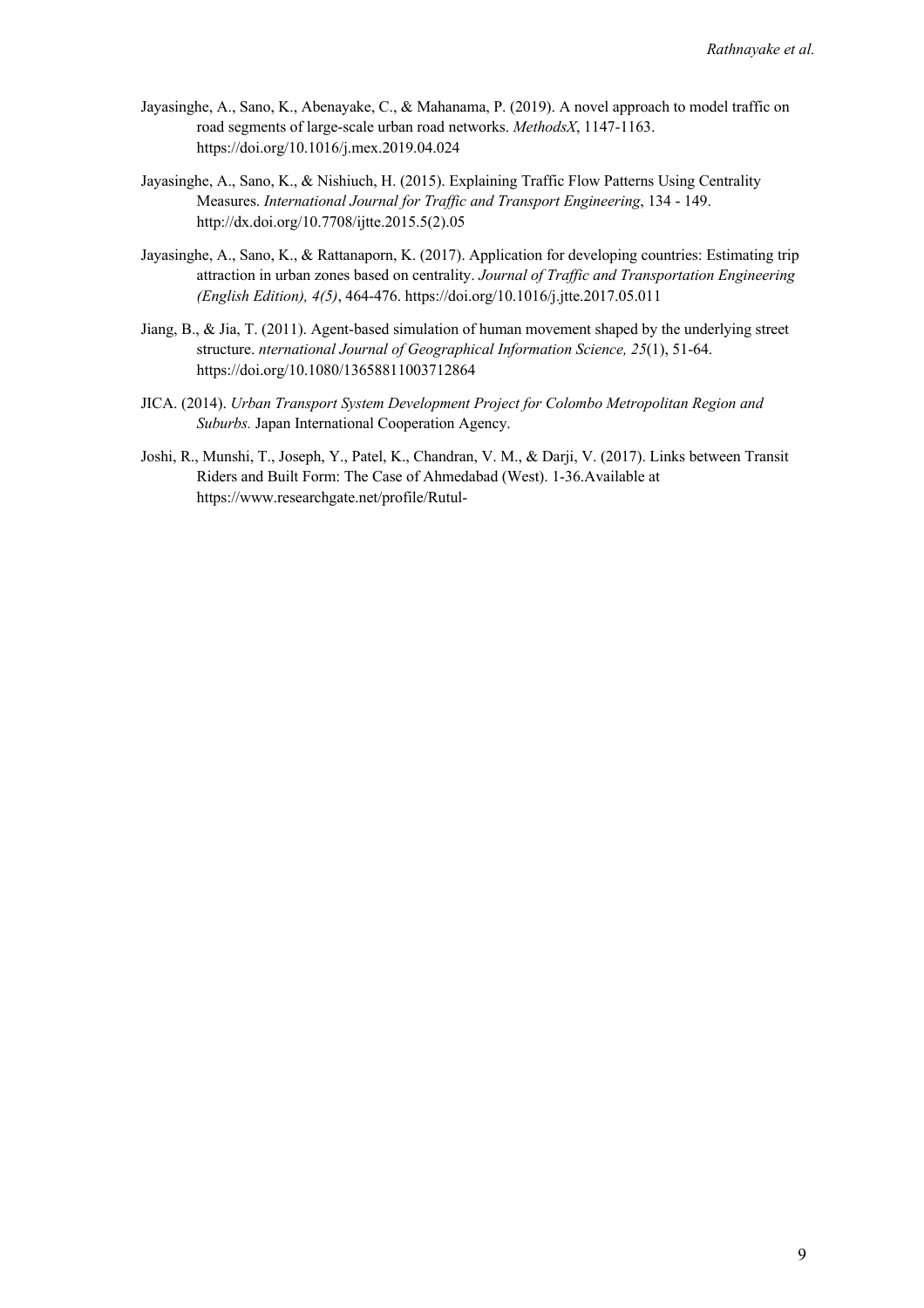*Examining the relationship between Built Environment and the Mode Choice of Travelers: A Case study of Colombo, Sri Lanka*

- McCormack, G. R., Giles-Corti, B., & Bulsara, M. (2008). The relationship between destination proximity, destination mix and physical activity behaviors. *Preventive medicine, 46*(1), 33-40. https://doi.org/10.1016/j.ypmed.2007.01.013
- Mei, C., Liu, J., Wang, H., Shao, W., Xia, L., Xiang, C., & Zhou, J. (2018). Modelling the ability of source control measures to reduce inundatin risk in a community-scale urban drainage system. *International Association of Hydrological Sciences*, 223-229. https://doi.org/10.5194/piahs-379- 223-2018
- Moorw, T. L., Rodak, C. M., Vogel, J. R., & Ahmed, F. (2018). Urban stormwater characterization, control and treatment. *Water environment research*, 1821-1871. https://doi.org/10.2175/106143016X14696400495938
- Morales, J., Flacke, J., Morales, J., & Zevenbergen, J. (2017). Mapping Urban Accessibility in Data Scarce Contexts Using Space Syntax and Location-Based Methods. *Applied spatial analysis and policy*, 1- 24. Available at https://link.springer.com/article/10.1007/s12061-017-9239-1
- Murcio, R., Masucci, A. P., Arcaute, E., & Batty, M. (2015). Multifractal to monofractal evolution of the London street network. *Physical Review E*, *92*(6), 062130. https://doi.org/10.1103/PhysRevE.92.062130
- Munshi, T. (2016). Built environment and mode choice relationship for commute travel in the city of Rajkot, India. *Transportation research part D: transport and environment, 44*, 239-253. https://doi.org/10.1016/j.trd.2015.12.005
- News 24 (2018). *Articles relating to floods*. Available at https://www.news24.com/Tags/Topics/floods
- NIDM, (n.d.). *Urban flooding and its management.*
- Palla, A., & Gnecco, I. (2015). Hydrologic modeling of Low Impact Development systems at the urban catchment scale. *Journal of Hydrology*, 361-368. https://doi.org/10.1016/j.jhydrol.2015.06.050
- Porta, S., Latora, V., Wang, F., Rueda, S., Strano, E., Scellato, S., Latora, L. (2012). Street centrality and the location of economic activities in Barcelona. *Urban Studies*, 1471-1488. https://doi.org/10.1177/0042098011422570
- Qin, H., Li, Z., & Fu, G. (2013). The effects of low impact development on urban flooding under different rainfall characteristics. *Jornal of Environmental Management*, 577-585. https://doi.org/10.1016/j.jenvman.2013.08.026
- Rossman, L. A. (2010). *Storm water management model user's manual, version 5.0* (p. 276). Cincinnati: National Risk Management Research Laboratory, Office of Research and Development, US Environmental Protection Agency. Available at https://data.aquacloud.net/public/2018/hlahydrolatinamerica/olivgon5/public/Data/epaswmm5\_user\_manual.pdf
- Rydbberg, Kaddik, L. J., & Jona. (2013). *The Subdivision and Amalgamation Procedure in Sri Lanka.* Sweden.
- Sabidussi, G. (1966). The centrality index of a graph. *Psychometrika, 31*(4), 581-603. https://doi.org/10.1007/BF02289527
- Sayyadi, R., & Awasthi, A. (2018). A simulation-based optimisation approach for identifying key determinants for sustainable transportation planning. *International Journal of Systems Science: Operations & Logistics, 5*(2), 161-174. https://doi.org/10.1080/23302674.2016.1244301
- Scheiner, J., & Holz-Rau, C. (2007). Travel Mode Choice: Affected by Objective or Subjective Determinants? *Transportation;34(4)*, 487-511. Available at https://link.springer.com/article/10.1007/s11116-007-9112-1
- Shafique, M., & Kim, R. (2018). Recent progress in low-impact development in South Korea: Watermanagement policies, challenges and opportunities. *Water*, *10*(4), 435. https://doi.org/10.3390/w10040435